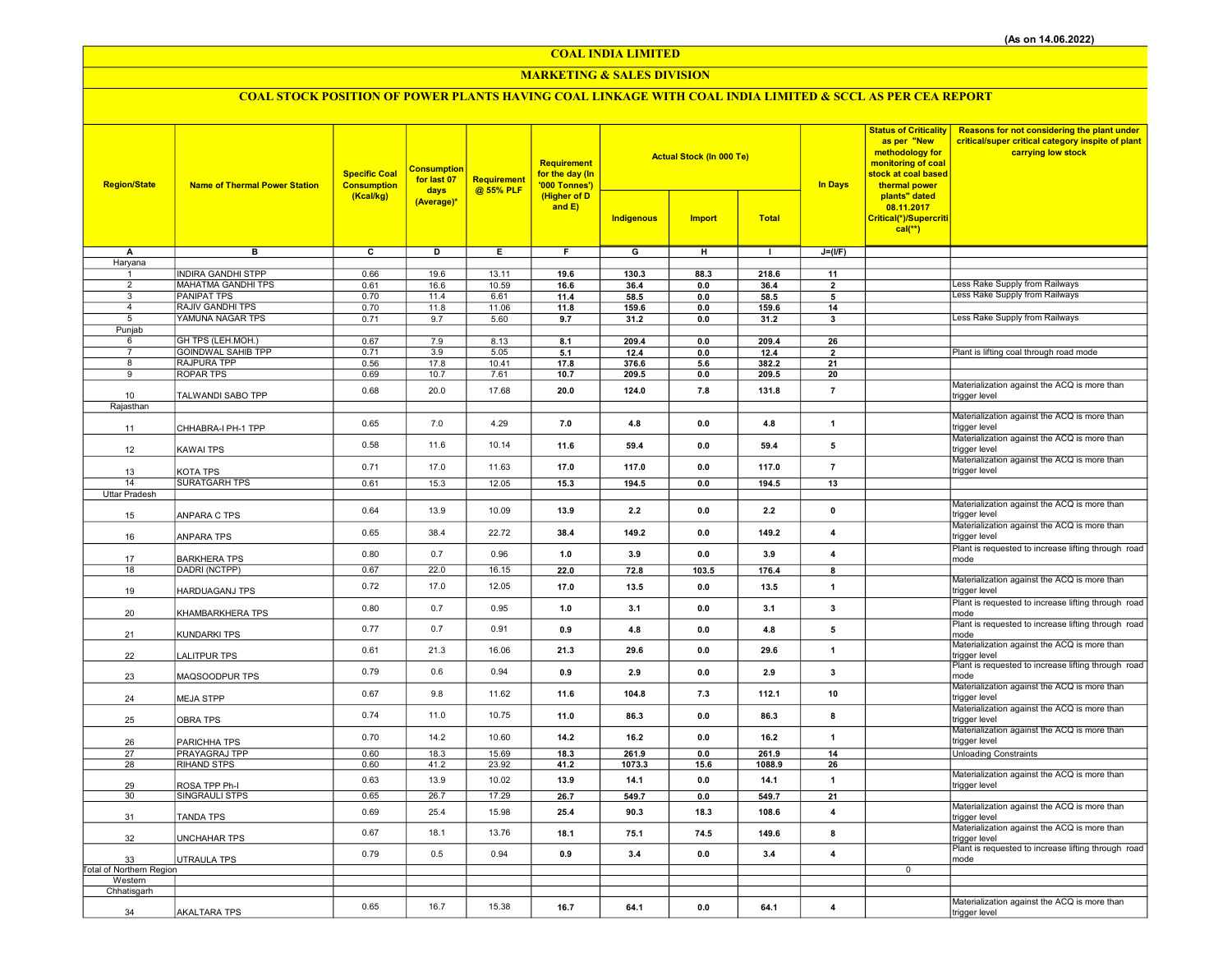#### COAL INDIA LIMITED

#### MARKETING & SALES DIVISION

# COAL STOCK POSITION OF POWER PLANTS HAVING COAL LINKAGE WITH COAL INDIA LIMITED & SCCL AS PER CEA REPORT

| <b>Region/State</b> | <b>Name of Thermal Power Station</b>      | <b>Specific Coal</b><br><b>Consumption</b><br>(Kcal/kg) | <b>Consumption</b><br>for last 07<br>days<br>(Average)* | Requirement<br>@ 55% PLF | Requirement<br>for the day (In<br>'000 Tonnes')<br>(Higher of D<br>and E) |               | <b>Actual Stock (In 000 Te)</b> |               | <b>Status of Criticality</b><br>as per "New<br>methodology for<br>monitoring of coal<br>stock at coal based<br><b>In Days</b><br>thermal power | Reasons for not considering the plant under<br>critical/super critical category inspite of plant<br>carrying low stock |                                                                                                               |
|---------------------|-------------------------------------------|---------------------------------------------------------|---------------------------------------------------------|--------------------------|---------------------------------------------------------------------------|---------------|---------------------------------|---------------|------------------------------------------------------------------------------------------------------------------------------------------------|------------------------------------------------------------------------------------------------------------------------|---------------------------------------------------------------------------------------------------------------|
|                     |                                           |                                                         |                                                         |                          |                                                                           | Indigenous    | <b>Import</b>                   | <b>Total</b>  |                                                                                                                                                | plants" dated<br>08.11.2017<br>Critical(*)/Supercriti<br>$cal(**)$                                                     |                                                                                                               |
| А                   | в                                         | $\overline{c}$                                          | D                                                       | E                        | F                                                                         | G             | н                               |               | $J=(I/F)$                                                                                                                                      |                                                                                                                        |                                                                                                               |
| 35                  | <b>BALCO TPS</b>                          | 0.74                                                    | 4.7                                                     | 5.83                     | 5.8                                                                       | 14.3          | 2.7                             | 17.0          | $\mathbf{3}$                                                                                                                                   |                                                                                                                        | Plant under maintenance                                                                                       |
| 36                  | <b>BANDAKHAR TPP</b>                      | 0.70                                                    | 4.7                                                     | 2.78                     | 4.7                                                                       | 24.0          | 0.0                             | 24.0          | 5                                                                                                                                              |                                                                                                                        | Materialization against the ACQ is more than<br>trigger level<br>Materialization against the ACQ is more than |
| 37                  | <b>BARADARHA TPS</b>                      | 0.75                                                    | 18.9                                                    | 11.88                    | 18.9                                                                      | 104.3         | 0.0                             | 104.3         | 6                                                                                                                                              |                                                                                                                        | trigger level                                                                                                 |
| 38                  | <b>BHILAI TPS</b>                         | 0.76                                                    | 8.6                                                     | 4.99                     | 8.6                                                                       | 139.2         | 8.3                             | 147.5         | 17                                                                                                                                             |                                                                                                                        | Materialization against the ACQ is more than                                                                  |
| 39                  | <b>BINJKOTE TPP</b>                       | 0.75                                                    | 0.0                                                     | 5.91                     | 5.9                                                                       | 40.9          | 0.0                             | 40.9          | $\overline{7}$                                                                                                                                 |                                                                                                                        | trigger level                                                                                                 |
| 40<br>41            | <b>DSPM TPS</b><br><b>KORBA STPS</b>      | 0.72<br>0.66                                            | 8.0<br>33.5                                             | 4.74<br>22.82            | 8.0<br>33.5                                                               | 91.1<br>580.6 | 0.0<br>0.0                      | 91.1<br>580.6 | 11<br>17                                                                                                                                       |                                                                                                                        |                                                                                                               |
| $\overline{42}$     | <b>KORBA-WEST TPS</b>                     | 0.77                                                    | 19.0                                                    | 13.55                    | 19.0                                                                      | 281.6         | 0.0                             | 281.6         | 15                                                                                                                                             |                                                                                                                        |                                                                                                               |
| 43                  | <b>LARA TPP</b>                           | 0.70                                                    | 25.5                                                    | 14.77                    | 25.5                                                                      | 162.5         | 9.0                             | 171.5         | $\overline{7}$                                                                                                                                 |                                                                                                                        |                                                                                                               |
| 44                  | NAWAPARA TPP                              | 0.79                                                    | 4.8                                                     | 6.28                     | 6.3                                                                       | 51.7          | 0.0                             | 51.7          | 8                                                                                                                                              |                                                                                                                        | Materialization against the ACQ is more than<br>trigger level                                                 |
| 45                  | PATHADI TPP                               | 0.69                                                    | 6.5                                                     | 5.43                     | 6.5                                                                       | 27.5          | 0.0                             | 27.5          | $\overline{4}$                                                                                                                                 |                                                                                                                        |                                                                                                               |
| 46                  | SIPAT STPS                                | 0.67                                                    | 35.7                                                    | 26.38                    | 35.7                                                                      | 356.0         | 0.5                             | 356.5         | 10                                                                                                                                             |                                                                                                                        |                                                                                                               |
| 47                  | <b>TAMNAR TPP</b>                         | 0.82                                                    | 37.6                                                    | 25.98                    | 37.6                                                                      | 37.3          | 0.0                             | 37.3          | $\mathbf{1}$                                                                                                                                   |                                                                                                                        | Materialization against the ACQ is more than<br>trigger level                                                 |
|                     |                                           | 0.77                                                    | 13.1                                                    | 14.56                    | 14.6                                                                      | 85.8          | 0.0                             | 85.8          | $\bf{6}$                                                                                                                                       |                                                                                                                        | Materialization against the ACQ is more than                                                                  |
| 48                  | UCHPINDA TPP                              |                                                         |                                                         |                          |                                                                           |               |                                 |               |                                                                                                                                                |                                                                                                                        | trigger level                                                                                                 |
| Gujarat             |                                           |                                                         |                                                         |                          |                                                                           |               |                                 |               |                                                                                                                                                |                                                                                                                        | Materialization against the ACQ is more than                                                                  |
| 49                  | <b>GANDHI NAGAR TPS</b>                   | 0.67                                                    | 7.4                                                     | 5.55                     | 7.4                                                                       | 32.9          | 2.7                             | 35.6          | 5                                                                                                                                              |                                                                                                                        | rigger level<br>Materialization against the ACQ is more than                                                  |
| 50                  | SABARMATI (D-F STATIONS)                  | 0.57                                                    | 3.7                                                     | 2.70                     | 3.7                                                                       | 12.8          | 74.7                            | 87.5          | 8                                                                                                                                              |                                                                                                                        | trigger level                                                                                                 |
| 51                  | <b>UKAI TPS</b>                           | 0.68                                                    | 13.1                                                    | 10.01                    | 13.1                                                                      | 48.2          | 0.0                             | 48.2          | $\overline{\mathbf{4}}$                                                                                                                        |                                                                                                                        | Materialization against the ACQ is more than<br>trigger level                                                 |
| 52                  | <b>WANAKBORI TPS</b>                      | 0.68                                                    | 25.3                                                    | 20.45                    | 25.3                                                                      | 159.1         | 0.0                             | 159.1         | 6                                                                                                                                              |                                                                                                                        | Materialization against the ACQ is more than<br>trigger level                                                 |
| Madhya Pradesh      |                                           |                                                         |                                                         |                          |                                                                           |               |                                 |               |                                                                                                                                                |                                                                                                                        |                                                                                                               |
| 53                  | AMARKANTAK EXT TPS                        | 0.65                                                    | 3.0                                                     | 1.81                     | 3.0                                                                       | 25.4          | 0.0                             | 25.4          | 8                                                                                                                                              |                                                                                                                        |                                                                                                               |
| 54                  | <b>ANUPPUR TPP</b>                        | 0.70                                                    | 16.8                                                    | 11.14                    | 16.8                                                                      | 107.2         | 9.5                             | 116.6         | $\overline{7}$                                                                                                                                 |                                                                                                                        |                                                                                                               |
| 55                  | <b>BINA TPS</b>                           | 0.72                                                    | 6.3                                                     | 4.77                     | 6.3                                                                       | 32.1          | 0.0                             | 32.1          | 5                                                                                                                                              |                                                                                                                        | Materialization against the ACQ is more than<br>trigger level                                                 |
| 56                  | <b>GADARWARA TPP</b>                      | 0.64                                                    | 20.7                                                    | 13.61                    | 20.7                                                                      | 85.2          | 10.7                            | 96.0          | 5                                                                                                                                              |                                                                                                                        | Materialization against the ACQ is more than<br>trigger level                                                 |
| $\overline{57}$     | <b>KHARGONE STPP</b><br>SANJAY GANDHI TPS | 0.61                                                    | 15.4                                                    | 10.56                    | 15.4                                                                      | 111.5         | 26.5                            | 138.0         | 9                                                                                                                                              |                                                                                                                        | Non payment of dues                                                                                           |
| 58<br>59            | <b>SATPURA TPS</b>                        | 0.77<br>0.65                                            | 18.3<br>7.3                                             | 13.63<br>11.47           | 18.3<br>11.5                                                              | 27.7<br>183.9 | 0.0<br>0.0                      | 27.7<br>183.9 | $\overline{2}$<br>16                                                                                                                           |                                                                                                                        |                                                                                                               |
| 60                  | <b>SEIONI TPP</b>                         | 0.62                                                    | 5.8                                                     | 4.91                     | 5.8                                                                       | 106.4         | 0.0                             | 106.4         | 18                                                                                                                                             |                                                                                                                        | Materialization against the ACQ is more than<br>trigger level                                                 |
| 61                  | SHREE SINGAJI TPP                         | 0.73                                                    | 32.4                                                    | 24.31                    | 32.4                                                                      | 260.9         | 0.0                             | 260.9         | 8                                                                                                                                              |                                                                                                                        | Non Payment of Dues                                                                                           |
| 62                  | <b>VINDHYACHAL STPS</b>                   | 0.67                                                    | 62.9                                                    | 42.33                    | 62.9                                                                      | 1561.1        | 0.0                             | 1561.1        | 25                                                                                                                                             |                                                                                                                        |                                                                                                               |
| Maharashtra         |                                           |                                                         |                                                         |                          |                                                                           |               |                                 |               |                                                                                                                                                |                                                                                                                        |                                                                                                               |
| 63                  | AMRAVATI TPS                              | 0.65                                                    | 15.9                                                    | 11.60                    | 15.9                                                                      | 49.0          | 0.0                             | 49.0          | $\mathbf{3}$                                                                                                                                   |                                                                                                                        | Materialization against the ACQ is more than<br>trigger level                                                 |
| 64                  | <b>BHUSAWAL TPS</b>                       | 0.77                                                    | 18.7                                                    | 12.31                    | 18.7                                                                      | 66.9          | 0.0                             | 66.9          | $\overline{4}$                                                                                                                                 |                                                                                                                        | Non payment of dues                                                                                           |
| 65                  | <b>BUTIBORI TPP</b>                       | 0.67                                                    | 0.0                                                     | 5.31                     | 5.3                                                                       | 59.7          | 0.0                             | 59.7          | 11                                                                                                                                             |                                                                                                                        |                                                                                                               |
| 66                  | CHANDRAPUR(MAHARASHTRA) STPS              | 0.79                                                    | 36.5                                                    | 30.35                    | 36.5                                                                      | 266.2         | 0.0                             | 266.2         | $\overline{7}$                                                                                                                                 |                                                                                                                        | Non payment of dues                                                                                           |
| 67                  | DAHANU TPS                                | 0.60                                                    | 5.8                                                     | 3.96                     | 5.8                                                                       | 6.9           | 3.7                             | 10.5          | $\mathbf 2$                                                                                                                                    |                                                                                                                        | Materialization against the ACQ is more than<br>trigger level                                                 |
| 68                  | <b>DHARIWAL TPP</b>                       | 0.68                                                    | 8.8                                                     | 5.40                     | 8.8                                                                       | 42.8          | 0.0                             | 42.8          | 5                                                                                                                                              |                                                                                                                        | Materialization against the ACQ is more than<br>trigger level                                                 |
| 69                  | <b>GMR WARORA TPS</b>                     | 0.67                                                    | 9.2                                                     | 5.28                     | 9.2                                                                       | 86.1          | 0.0                             | 86.1          | 9                                                                                                                                              |                                                                                                                        |                                                                                                               |
| 70                  | KHAPARKHEDA TPS                           | 0.87                                                    | 17.7                                                    | 15.37                    | 17.7                                                                      | 118.6         | 2.2                             | 120.7         | $\overline{7}$                                                                                                                                 |                                                                                                                        | Materialization against the ACQ is more than<br>trigger level                                                 |
| $\overline{71}$     | <b>KORADI TPS</b>                         | 0.73                                                    | 30.1                                                    | 20.96                    | 30.1                                                                      | 96.6          | 0.0                             | 96.6          | $\overline{\mathbf{3}}$                                                                                                                        |                                                                                                                        | Non payment of dues                                                                                           |
| 72                  | <b>MAUDA TPS</b>                          | 0.71                                                    | 32.3                                                    | 21.75                    | 32.3                                                                      | 123.9         | 41.0                            | 164.9         | ${\bf 5}$                                                                                                                                      |                                                                                                                        | Materialization against the ACQ is more than<br>trigger level                                                 |
| $\overline{73}$     | <b>NASIK TPS</b>                          | 0.83                                                    | 8.4                                                     | 6.93                     | 8.4                                                                       | 75.0          | 24.5                            | 99.5          | 12                                                                                                                                             |                                                                                                                        | Non payment of dues                                                                                           |
| $\overline{74}$     | <b>PARAS TPS</b>                          | 0.76                                                    | 7.3                                                     | 5.01                     | 7.3                                                                       | 99.9          | 0.0                             | 99.9          | 14                                                                                                                                             |                                                                                                                        |                                                                                                               |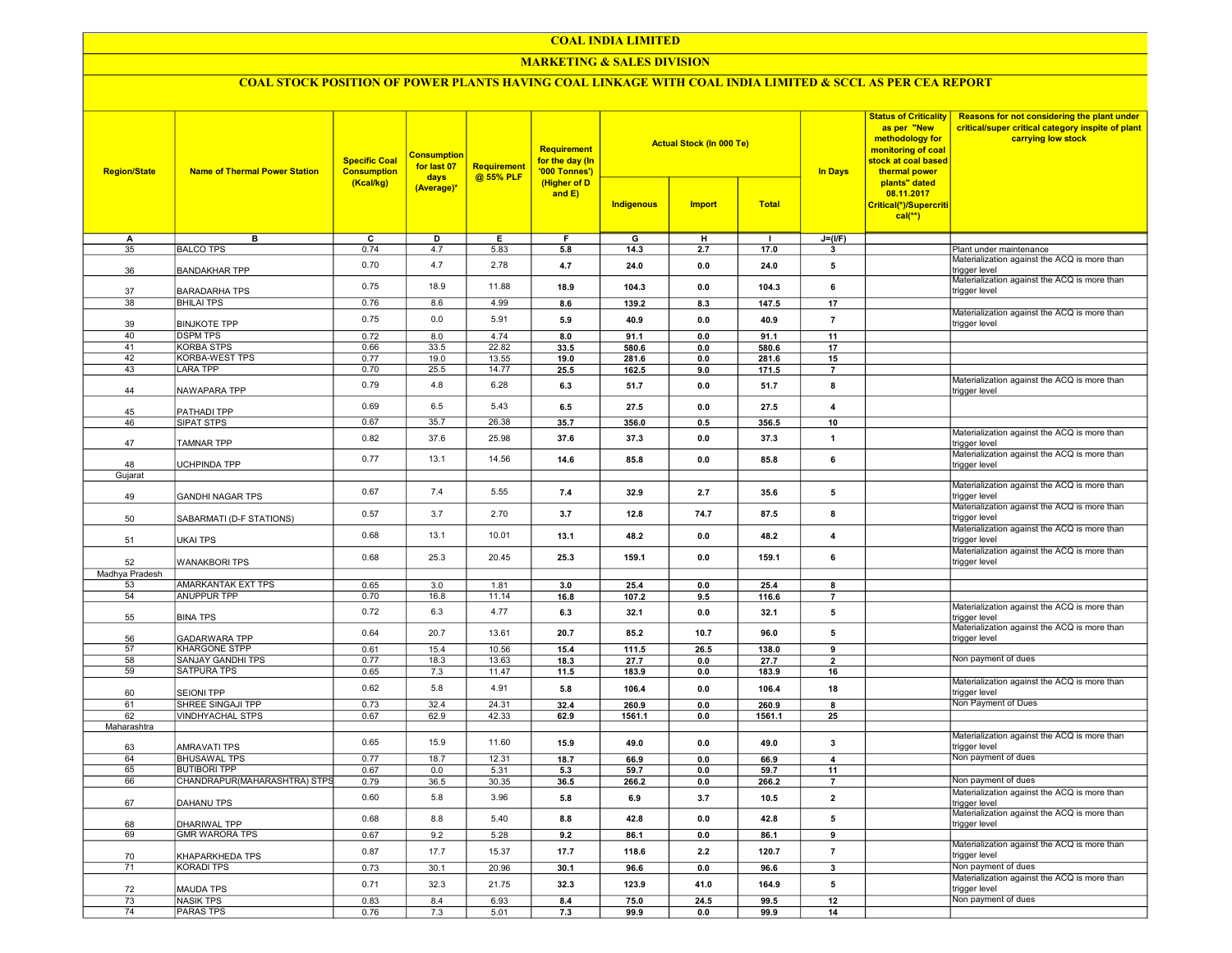## COAL INDIA LIMITED

## **MARKETING & SALES DIVISION**

# COAL STOCK POSITION OF POWER PLANTS HAVING COAL LINKAGE WITH COAL INDIA LIMITED & SCCL AS PER CEA REPORT

| <b>Region/State</b>             | <b>Name of Thermal Power Station</b> | <b>Specific Coal</b><br><b>Consumption</b><br>(Kcal/kg) | <b>Consumption</b><br>for last 07<br>days<br>(Average)* | <b>Requirement</b><br>@ 55% PLF | <b>Requirement</b><br>for the day (In<br>'000 Tonnes')<br>(Higher of D<br>and $E$ ) | <b>Actual Stock (In 000 Te)</b><br><b>Total</b><br>Indigenous<br><b>Import</b> |       | <b>In Days</b> | <b>Status of Criticality</b><br>as per "New<br>methodology for<br>monitoring of coal<br>stock at coal based<br>thermal power<br>plants" dated<br>08.11.2017<br>Critical(*)/Supercriti<br>$cal(**)$ | Reasons for not considering the plant under<br>critical/super critical category inspite of plant<br>carrying low stock |                                                               |
|---------------------------------|--------------------------------------|---------------------------------------------------------|---------------------------------------------------------|---------------------------------|-------------------------------------------------------------------------------------|--------------------------------------------------------------------------------|-------|----------------|----------------------------------------------------------------------------------------------------------------------------------------------------------------------------------------------------|------------------------------------------------------------------------------------------------------------------------|---------------------------------------------------------------|
|                                 |                                      |                                                         |                                                         |                                 |                                                                                     |                                                                                |       |                |                                                                                                                                                                                                    |                                                                                                                        |                                                               |
| A                               | в                                    | C                                                       | D                                                       | Е.                              | F.                                                                                  | G                                                                              | н     | $\mathbf{I}$   | $J=(I/F)$                                                                                                                                                                                          |                                                                                                                        |                                                               |
| 75                              | <b>PARLITPS</b>                      | 0.67                                                    | 8.4                                                     | 6.60                            | 8.4                                                                                 | 88.4                                                                           | 0.0   | 88.4           | 10                                                                                                                                                                                                 |                                                                                                                        |                                                               |
| 76                              | SOLAPUR STPS                         | 0.62                                                    | 15.5                                                    | 10.88                           | 15.5                                                                                | 121.9                                                                          | 60.8  | 182.6          | 12                                                                                                                                                                                                 |                                                                                                                        |                                                               |
| 77                              | <b>TIRORA TPS</b>                    | 0.66                                                    | 45.0                                                    | 28.54                           | 45.0                                                                                | 165.5                                                                          | 0.0   | 165.5          | $\overline{\mathbf{4}}$                                                                                                                                                                            |                                                                                                                        | Materialization against the ACQ is more than<br>trigger level |
| 78                              | <b>WARDHA WARORA TPP</b>             | 0.65                                                    | 5.3                                                     | 4.60                            | 5.3                                                                                 | 151.3                                                                          | 0.0   | 151.3          | 28                                                                                                                                                                                                 |                                                                                                                        |                                                               |
| Total of Western Region         |                                      |                                                         |                                                         |                                 |                                                                                     |                                                                                |       |                |                                                                                                                                                                                                    | 0                                                                                                                      |                                                               |
| Southern                        |                                      |                                                         |                                                         |                                 |                                                                                     |                                                                                |       |                |                                                                                                                                                                                                    |                                                                                                                        |                                                               |
| Andhra Pradesh                  |                                      |                                                         |                                                         |                                 |                                                                                     |                                                                                |       |                |                                                                                                                                                                                                    |                                                                                                                        |                                                               |
| 79                              | DAMODARAM SANJEEVAIAH TPS            | 0.64                                                    | 6.5                                                     | 13.52                           | 13.5                                                                                | 310.6                                                                          | 0.0   | 310.6          | 23                                                                                                                                                                                                 |                                                                                                                        |                                                               |
|                                 |                                      |                                                         |                                                         |                                 |                                                                                     |                                                                                |       |                |                                                                                                                                                                                                    |                                                                                                                        | Materialization against the ACQ is more than                  |
| 80                              | Dr. N.TATA RAO TPS                   | 0.80                                                    | 25.7                                                    | 18.48                           | 25.7                                                                                | 132.2                                                                          | 0.0   | 132.2          | 5                                                                                                                                                                                                  |                                                                                                                        | trigger level<br>Materialization against the ACQ is more than |
| 81                              | PAINAMPURAM TPP                      | 0.61                                                    | 9.7                                                     | 10.55                           | 10.6                                                                                | 35.6                                                                           | 113.2 | 148.8          | 14                                                                                                                                                                                                 |                                                                                                                        | trigger level                                                 |
| 82                              | RAYALASEEMA TPS                      | 0.75                                                    | 20.5                                                    | 16.34                           | 20.5                                                                                | 23.0                                                                           | 0.0   | 23.0           | $\overline{1}$                                                                                                                                                                                     |                                                                                                                        | Materialization against the ACQ is more than<br>trigger level |
| 83                              | SIMHADRI                             | 0.77                                                    | 21.7                                                    | 20.40                           | 21.7                                                                                | 380.0                                                                          | 191.2 | 571.1          | 26                                                                                                                                                                                                 |                                                                                                                        |                                                               |
|                                 |                                      |                                                         |                                                         |                                 |                                                                                     |                                                                                |       |                |                                                                                                                                                                                                    |                                                                                                                        | Materialization against the ACQ is more than                  |
| 84                              | <b>SGPL TPP</b>                      | 0.55                                                    | 14.4                                                    | 9.56                            | 14.4                                                                                | 6.0                                                                            | 288.5 | 294.4          | 21                                                                                                                                                                                                 |                                                                                                                        | trigger level                                                 |
| 85                              | VIZAG TPP                            | 0.75                                                    | 11.5                                                    | 10.23                           | 11.5                                                                                | 58.8                                                                           | 0.0   | 58.8           | 5                                                                                                                                                                                                  |                                                                                                                        | Less Supply of rakes from Railways                            |
| Karnataka                       |                                      |                                                         |                                                         |                                 |                                                                                     |                                                                                |       |                |                                                                                                                                                                                                    |                                                                                                                        |                                                               |
| 86                              | <b>BELLARY TPS</b>                   | 0.66                                                    | 17.6                                                    | 14.82                           | 17.6                                                                                | 126.6                                                                          | 0.0   | 126.6          | $\overline{7}$                                                                                                                                                                                     |                                                                                                                        | Materialization against the ACQ is more than<br>trigger level |
| 87                              | <b>KUDGI STPP</b>                    | 0.59                                                    | 25.5                                                    | 18.81                           | 25.5                                                                                | 217.7                                                                          | 2.3   | 220.0          | 9                                                                                                                                                                                                  |                                                                                                                        |                                                               |
|                                 |                                      |                                                         |                                                         |                                 |                                                                                     |                                                                                |       |                |                                                                                                                                                                                                    |                                                                                                                        | Materialization against the ACQ is more than                  |
| 88                              | <b>RAICHUR TPS</b>                   | 0.71                                                    | 22.3                                                    | 16.05                           | 22.3                                                                                | 40.8                                                                           | 0.0   | 40.8           | $\overline{2}$                                                                                                                                                                                     |                                                                                                                        | trigger level                                                 |
| 89                              | <b>YERMARUS TPP</b>                  | 0.61                                                    | 14.6                                                    | 12.91                           | 14.6                                                                                | 93.0                                                                           | 0.0   | 93.0           | 6                                                                                                                                                                                                  |                                                                                                                        |                                                               |
| <b>Tamil Nadu</b>               |                                      |                                                         |                                                         |                                 |                                                                                     |                                                                                |       |                |                                                                                                                                                                                                    |                                                                                                                        |                                                               |
| 90                              | <b>METTUR TPS</b>                    | 0.81                                                    | 10.8                                                    | 8.97                            | 10.8                                                                                | 137.8                                                                          | 0.0   | 137.8          | 13                                                                                                                                                                                                 |                                                                                                                        |                                                               |
|                                 |                                      |                                                         |                                                         |                                 |                                                                                     |                                                                                |       |                |                                                                                                                                                                                                    |                                                                                                                        | Materialization against the ACQ is more than                  |
| 91                              | METTUR TPS - II                      | 0.78                                                    | 7.4                                                     | 6.20                            | 7.4                                                                                 | 62.8                                                                           | 0.0   | 62.8           | 8                                                                                                                                                                                                  |                                                                                                                        | trigger level                                                 |
| 92                              | NORTH CHENNAI TPS                    | 0.96                                                    | 24.4                                                    | 23.11                           | 24.4                                                                                | 148.2                                                                          | 54.0  | 202.2          | 8                                                                                                                                                                                                  |                                                                                                                        | Materialization against the ACQ is more than<br>trigger level |
| 93                              | <b>TUTICORIN TPS</b>                 | 0.93                                                    | 15.1                                                    | 12.84                           | 15.1                                                                                | 106.2                                                                          | 0.0   | 106.2          | $\overline{7}$                                                                                                                                                                                     |                                                                                                                        | Materialization against the ACQ is more than<br>trigger level |
| 94                              | <b>VALLUR TPP</b>                    | 0.75                                                    | 24.6                                                    | 14.94                           | 24.6                                                                                | 152.8                                                                          | 20.1  | 172.9          | $\overline{7}$                                                                                                                                                                                     |                                                                                                                        |                                                               |
| Telangana                       |                                      |                                                         |                                                         |                                 |                                                                                     |                                                                                |       |                |                                                                                                                                                                                                    |                                                                                                                        |                                                               |
| 95                              | <b>BHADRADRI TPP</b>                 | 0.60                                                    | 10.1                                                    | 8.55                            | 10.1                                                                                | 141.4                                                                          | 0.0   | 141.4          | 14                                                                                                                                                                                                 |                                                                                                                        |                                                               |
| 96                              | <b>KAKATIYA TPS</b>                  | 0.58                                                    | 7.8                                                     | 8.38                            | 8.4                                                                                 | 263.3                                                                          | 0.0   | 263.3          | 31                                                                                                                                                                                                 |                                                                                                                        |                                                               |
| 97                              | KOTHAGUDEM TPS (NEW)                 | 0.66                                                    | 12.3                                                    | 8.72                            | 12.3                                                                                | 93.1                                                                           | 0.0   | 93.1           | 8                                                                                                                                                                                                  |                                                                                                                        |                                                               |
| 98                              | KOTHAGUDEM TPS (STAGE-7)             | 0.50                                                    | 9.5                                                     | 5.24                            | 9.5                                                                                 | 42.1                                                                           | 0.0   | 42.1           | 4                                                                                                                                                                                                  |                                                                                                                        |                                                               |
| 99                              | RAMAGUNDEM STPS                      | 0.62                                                    | 35.8                                                    | 21.26                           | 35.8                                                                                | 96.1                                                                           | 34.5  | 130.6          | 4                                                                                                                                                                                                  |                                                                                                                        |                                                               |
| 100                             | RAMAGUNDEM-B TPS                     | 0.75                                                    | 0.7                                                     | 0.62                            | 0.7                                                                                 | 12.0                                                                           | 0.0   | 12.0           | 18                                                                                                                                                                                                 |                                                                                                                        |                                                               |
| 101                             | SINGARENI TPP                        | 0.58                                                    | 15.3                                                    | 9.16                            | 15.3                                                                                | 81.6                                                                           | 0.0   | 81.6           | 5                                                                                                                                                                                                  |                                                                                                                        |                                                               |
| <b>Total of Southern Region</b> |                                      |                                                         |                                                         |                                 |                                                                                     |                                                                                |       |                |                                                                                                                                                                                                    | 0                                                                                                                      |                                                               |
| Eastern                         |                                      |                                                         |                                                         |                                 |                                                                                     |                                                                                |       |                |                                                                                                                                                                                                    |                                                                                                                        |                                                               |
| Bihar                           |                                      |                                                         |                                                         |                                 |                                                                                     |                                                                                |       |                |                                                                                                                                                                                                    |                                                                                                                        |                                                               |
| 102                             | <b>BARAUNI TPS</b>                   | 0.63                                                    | 7.1                                                     | 5.93                            | 7.1                                                                                 | 75.3                                                                           | 0.0   | 75.3           | 11                                                                                                                                                                                                 |                                                                                                                        |                                                               |
| 103                             | <b>BARH I</b>                        | 0.56                                                    | 7.9                                                     | 4.87                            | 7.9                                                                                 | 70.2                                                                           | 0.0   | 70.2           | 9                                                                                                                                                                                                  |                                                                                                                        |                                                               |
| 104                             | <b>BARH II</b>                       | 0.66                                                    | 15.7                                                    | 11.43                           | 15.7                                                                                | 140.5                                                                          | 0.0   | 140.5          | 9                                                                                                                                                                                                  |                                                                                                                        |                                                               |
| 105                             | KAHALGAON TPS                        | 0.75                                                    | 32.9                                                    | 23.08                           | 32.9                                                                                | 283.0                                                                          | 0.0   | 283.0          | 9                                                                                                                                                                                                  |                                                                                                                        |                                                               |
| 106                             | <b>MUZAFFARPUR TPS</b>               | 0.73                                                    | 6.3                                                     | 3.73                            | 6.3                                                                                 | 23.2                                                                           | 0.0   | 23.2           | $\overline{4}$                                                                                                                                                                                     |                                                                                                                        | Materialization against the ACQ is more than<br>trigger level |
| 107                             | NABINAGAR STPP                       | 0.61                                                    | 20.0                                                    | 15.90                           | 20.0                                                                                | 86.7                                                                           | 27.6  | 114.2          | 6                                                                                                                                                                                                  |                                                                                                                        |                                                               |
| 108                             | NABINAGAR TPP                        | 0.69                                                    | 15.0                                                    | 9.16                            | 15.0                                                                                | 70.3                                                                           | 0.0   | 70.3           | 5                                                                                                                                                                                                  |                                                                                                                        | Materialization against the ACQ is more than<br>trigger level |
| Jharkhand                       |                                      |                                                         |                                                         |                                 |                                                                                     |                                                                                |       |                |                                                                                                                                                                                                    |                                                                                                                        |                                                               |
| 109                             | BOKARO TPS 'A' EXP                   | 0.58                                                    | 6.4                                                     | 3.81                            | 6.4                                                                                 | 86.0                                                                           | 0.0   | 86.0           | 14                                                                                                                                                                                                 |                                                                                                                        |                                                               |
| 110                             | CHANDRAPURA(DVC) TPS                 | 0.62                                                    | 3.5                                                     | 4.07                            | 4.1                                                                                 | 141.9                                                                          | 55.4  | 197.3          | 49                                                                                                                                                                                                 |                                                                                                                        |                                                               |
| 111                             | JOJOBERA TPS                         | 0.67                                                    | 3.7                                                     | 2.13                            | 3.7                                                                                 | 71.4                                                                           | 0.0   | 71.4           | 19                                                                                                                                                                                                 |                                                                                                                        |                                                               |
| 112                             | KODARMA TPP                          | 0.62                                                    | 14.4                                                    | 8.19                            | 14.4                                                                                | 67.9                                                                           | 26.0  | 93.8           | $\overline{7}$                                                                                                                                                                                     |                                                                                                                        |                                                               |
| 113                             | MAHADEV PRASAD STPP                  | 0.68                                                    | 6.6                                                     | 4.85                            | 6.6                                                                                 | 56.4                                                                           | 0.0   | 56.4           | 9                                                                                                                                                                                                  |                                                                                                                        | Materialization against the ACQ is more than                  |
| 114                             | MAITHON RB TPP                       | 0.61                                                    | 13.3                                                    | 8.47                            | 13.3                                                                                | 262.8                                                                          | 0.0   | 262.8          | 20                                                                                                                                                                                                 |                                                                                                                        | trigger level                                                 |
|                                 |                                      |                                                         |                                                         |                                 |                                                                                     |                                                                                |       |                |                                                                                                                                                                                                    |                                                                                                                        |                                                               |